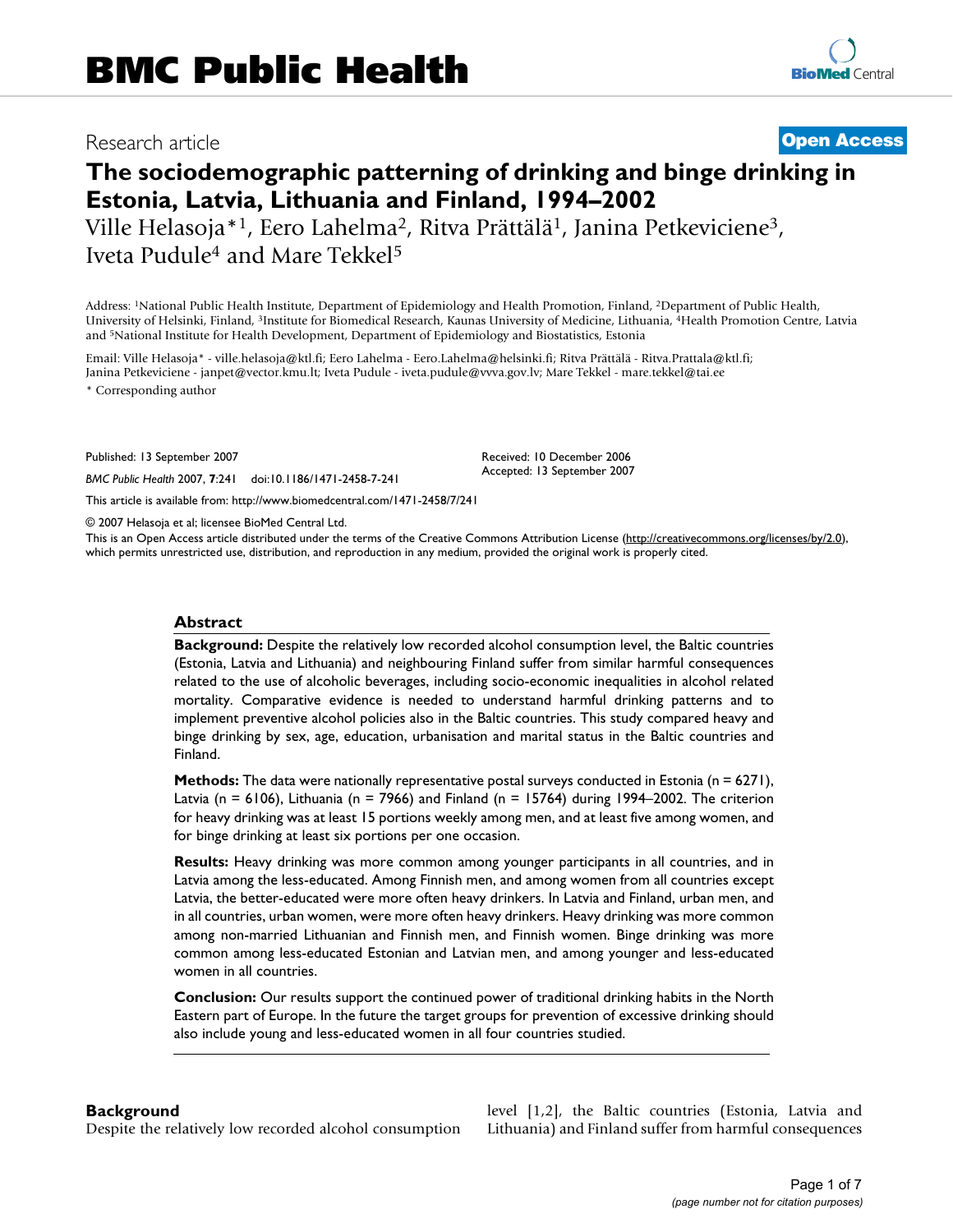related to the heavy use of alcoholic beverages. This may be partly due to the undercoverage of consumption statistics, but people's drinking patterns [3] are likely to contribute as well. These countries are usually regarded as sharing a common European drinking pattern, which is particularly evident in the Northern European countries [4] and is characterised by high consumption at weekends. This pattern is known to contribute to harmful consequences of drinking, including socio-economic inequalities in premature mortality in Finland [5].

In the Baltic countries heavy alcohol use is recognised as a social problem [6], and there is aggregate level evidence on the adverse consequences of drinking and alcoholism [7,8]. In a comparative cross-sectional study in 1997, weekly alcohol consumption was associated with young age among both sexes, and with higher income among women [9]. In many Eastern and Western European countries, heavy drinking is patterned by key sociodemographic factors, such as age, sex, ethnicity, family status, socioeconomic status and living environment [10].

Little evidence is, however, available on changes in the sociodemographic patterning of heavy drinking in the 1990s and early 2000s in the Baltic countries, although mortality studies suggest that this will likely become an important issue in the near future [11-13]. Such evidence is needed to better understand these harmful drinking patterns and to efficiently implement preventive alcohol policies [1] as mere regulation of supply does not necessarily lead to diminished alcohol-related harm [14].

The Finbalt Health Monitor data [15] allow harmonised comparisons of alcohol drinking habits of the Baltic countries. Moreover, the data provide comparison to Finland, a neighbouring country that shares many long-term cultural and historical characteristics with the Baltic countries, but has particularly during the post second world war period been more close the Scandinavian and Western European countries. There is also evidence on rigorously-surveyed alcohol consumption habits and reliable consumption statistics from Finland, which thus provides both a methodological and substantial yardstick for interpretation of the comparative results from the Baltic countries.

This study aims to compare the patterning of heavy drinking and binge drinking by key sociodemographic determinants, i.e. sex, age, education, urbanisation, marital status and ethnicity in Estonia, Latvia, Lithuania and Finland in 1994–2002. More specifically, the aims are to examine:

1) What is the overall sociodemographic patterning of heavy drinking in these four countries from 1994–2002?

2) What kind of changes occurred from 1994–2002 in the sociodemographic patterning of heavy drinking in these four countries?

3) What is the overall sociodemographic patterning of binge drinking in these four countries from 2000–2002?

#### **Methods**

Data were collected from nationally representative crosssectional postal surveys from the Finbalt Health Monitor project in 1994, 1996, 1998, 2000 and 2002 in Estonia, Lithuania and Finland. Lithuanian data on weekly alcohol consumption has been available since 1996. In Latvia, surveys were carried out since 1998. The national surveys have been accepted by respective ethics committees. In Estonia by the Tallinn Medical Research Ethics Committee, in Lithuania by the Lithuanian Bioethics Committtee, in Latvia the Ethical commitee of Riga Stradins university and in Finland by the ethical Committee of the Public Health Institute. In all the countries the covering letter of the questionnaire is formulated in a way that a respondent provides an informed consent by returning the questionnaire.

The methodology and questionnaires of the surveys have been standardised [15]. The data have also been compared to census information [16]. Generally, the youngest age group and men are slightly underrepresented but the proportion of urban and non-native population corresponds well with censuses. Despite lack of comparable information, we can assume that those with better education and married are somewhat overrepresented. Late response, as well as unit- and item- non response have also been analysed. The direction of bias is likely to be similar in all four countries.

In Estonia, Lithuania and Finland, the questionnaire measured education as the total number of years of education. In Latvia, the questionnaire measured education according to four standard educational levels. In all four countries, the level of urbanisation was based on the administrative classification of the respondent's address. Ethnic origin was dichotomized as 'natives' and 'nonnatives'. In the Baltic countries, 'non-natives' comprised mainly Russians. (Additional File 1)

Weekly alcohol consumption was measured with the following question: 'How many glasses (regular restaurant portions) or bottles of the following drinks have you consumed during the last week (7 days)? If you have not had any, mark 0, i. medium strong or strong beer \_\_ bottles, ii. free-mixed highballs \_\_ bottles, iii. strong alcohol, spirits  $\equiv$  restaurant portions (4 cl.), iv. wine or equivalent  $\equiv$ glasses. In Finland an additional beverage, 'cider or other light wine', was included with 'wine' in our analysis. In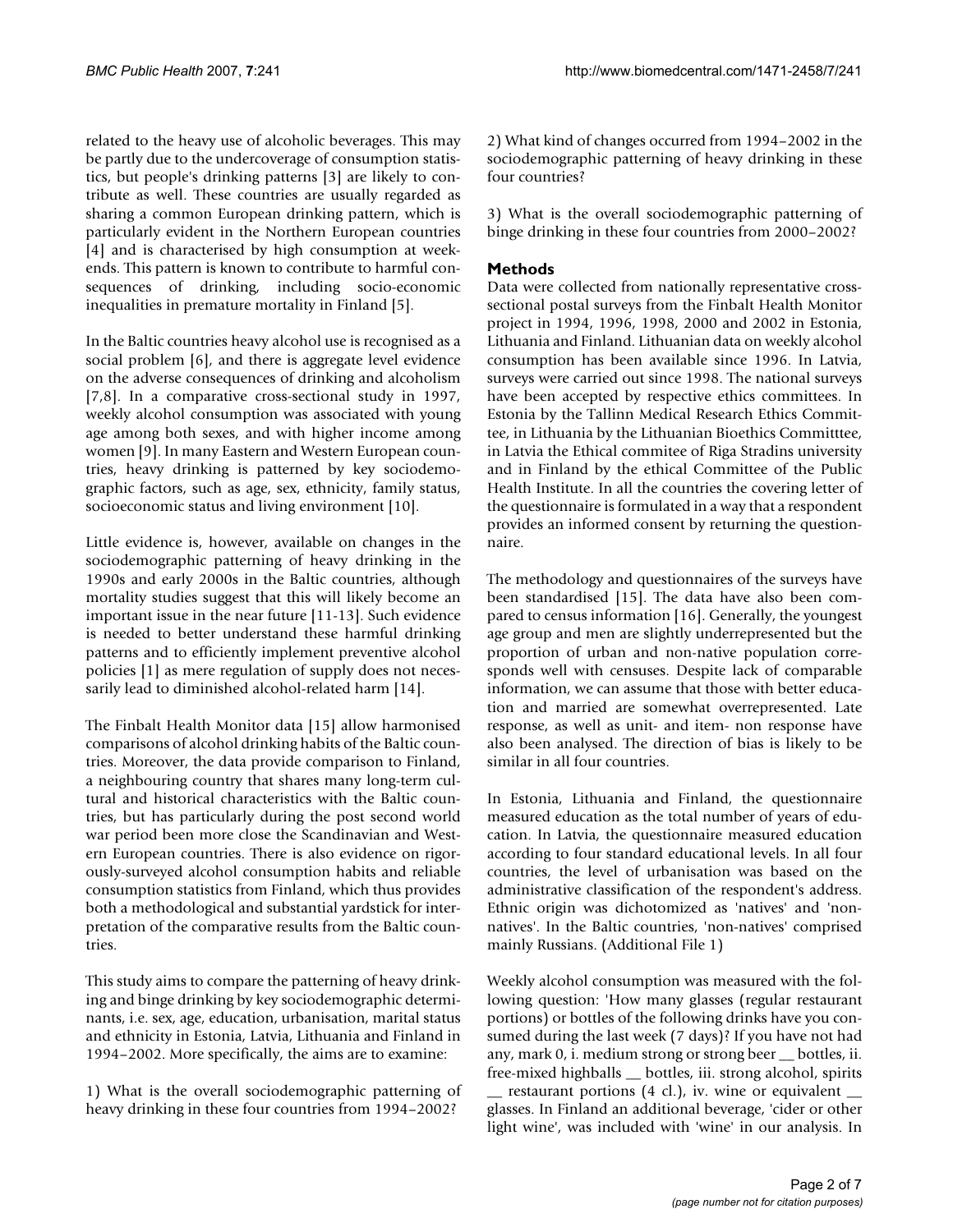Lithuania, the consumption of 'free-mixed highballs' was not asked. Empty responses were included in the 0 consumption category. Distribution of weekly alcohol consumption was skewed to the right in all countries (skewness 4.95–9.03), indicating that the proportion of non-drinkers and moderate drinkers was substantial.

Because of this type of data we decided to categorize our respondents into high and low alcohol consumption groups by using comparable criteria for all the countries involved. The feasible cutt-off point was found to be at least 15 portions per week among men, and at least five portions per week among women. It is inevitable that higher consumption group may contain both heavy occasional and moderate frequent consumption, however, in this paper it is called heavy drinkers. (Additional File 2)

There is no general consensus on the exact limits of moderate consumption or binge drinking and various cut off points as grams of alcohol [17] or qualitatative characteristics of drinking occasions [18] have been suggested. A simple measure of consuming five or six drinks per occasion has been related to increased risk of mortality [5]. Also Finbalt surveys of the years 2000 and 2002 have asked binge drinking with the following question: 'How often do you drink at least six (regular restaurant) portions of alcohol per one occasion? 1) never, 2) less than once a month, 3) at least once a month, 4) at least once a week, 5) daily or almost daily. In all countries mean weekly consumption was higher among those who more often drank six or more portions. Asymptotic significance for difference in the Kruskall-Wallis test was *P* < 0.001 among men and women in all countries. In this study the criterion for binge drinking was six or more portions at least once a week among men, and at least once a month among women (Additional File 2).

We estimated the consumption of pure alcohol in our data assuming that each reported portion equals one medium-size bottle (0.33) of medium-strong beer (alcohol content 4.2%). Overall estimates for mean annual pure alcohol consumption in the study period were 2.7 litres per capita in Estonia (years 1994–2002), 2.9 in Latvia (years 1998–2002), 2.7 in Lithuania (years 1996– 2002) and 4.4 in Finland (years 1994–2002). Compared to official consumption statistics [2,8,19-22] from the nearest respective year, the annual coverage ratio (the proportion that our year specific annual estimate covers of consumption statistic figure) as percentages varied between 25–111% in Estonia, 36–47% in Latvia, 25–31% in Lithuania and 54–70% in Finland. The substantial variation in these ratios, as can be seen especially in Estonia, is mainly due to published consumption figures being different depending on the source.

The analysis was carried out in three phases. In the first phase, we examined sociodemographic differences in heavy drinking cross-sectionally in order to include all relevant factors with sufficient detail and statistical power. Logistic regression analysis was used; all models were fitted separately for each country among men and women, and the main effects were included in their assumed temporal order. The effect of age was added first, followed by education, urbanisation and marital status. Interactions between education and each sociodemographic factor were included separately into the mutually adjusted main effects model. (Additional files 3 and 4)

The statistical significance of these effects was assessed with scaled deviance and change in the degrees of freedom  $(∆ SD and ∆ DF)$ , and the criterion for a statistically significant effect was *P* < 0.05. *P*-values for the main effects appear in Additional files 3, 4, 5, 6, and in text for interactions.

In the second phase, we examined the changes over time in the sociodemographic differences in heavy drinking. Again logistic regression analysis was used. The effect of study year was added first, followed by age (dichotomous: 20–42, 43–64 years), education, urbanisation (dichotomous cities + capital, towns + villages) and marital status (dichotomous). Models consisting of each explanatory variable were also examined. We assessed changes over time in the associations by including interactions between study year and each sociodemographic factor separately into the mutually adjusted main effects model. The differences between study years are presented in Additional files 3 and 4.

In the third phase, binge drinking was examined with logistic regression analysis. The effect of age was added first, followed by education, urbanisation and marital status. Interactions between education and each sociodemographic factor were included separately into the mutually adjusted main effects model. (Additional files 5 and 6)

In Estonia and Latvia, we also analysed the differences in heavy drinking and binge drinking between the natives and non-natives. The effect of ethnicity was added first, followed by age, education, urbanisation and marital status. Finally interactions between ethnicity and each of the other factors were added separately into the mutually adjusted main effects model. Urbanisation was excluded from the models of binge drinking because of the limited number of cases. Statistically significant differences between the ethnic groups appear in the text.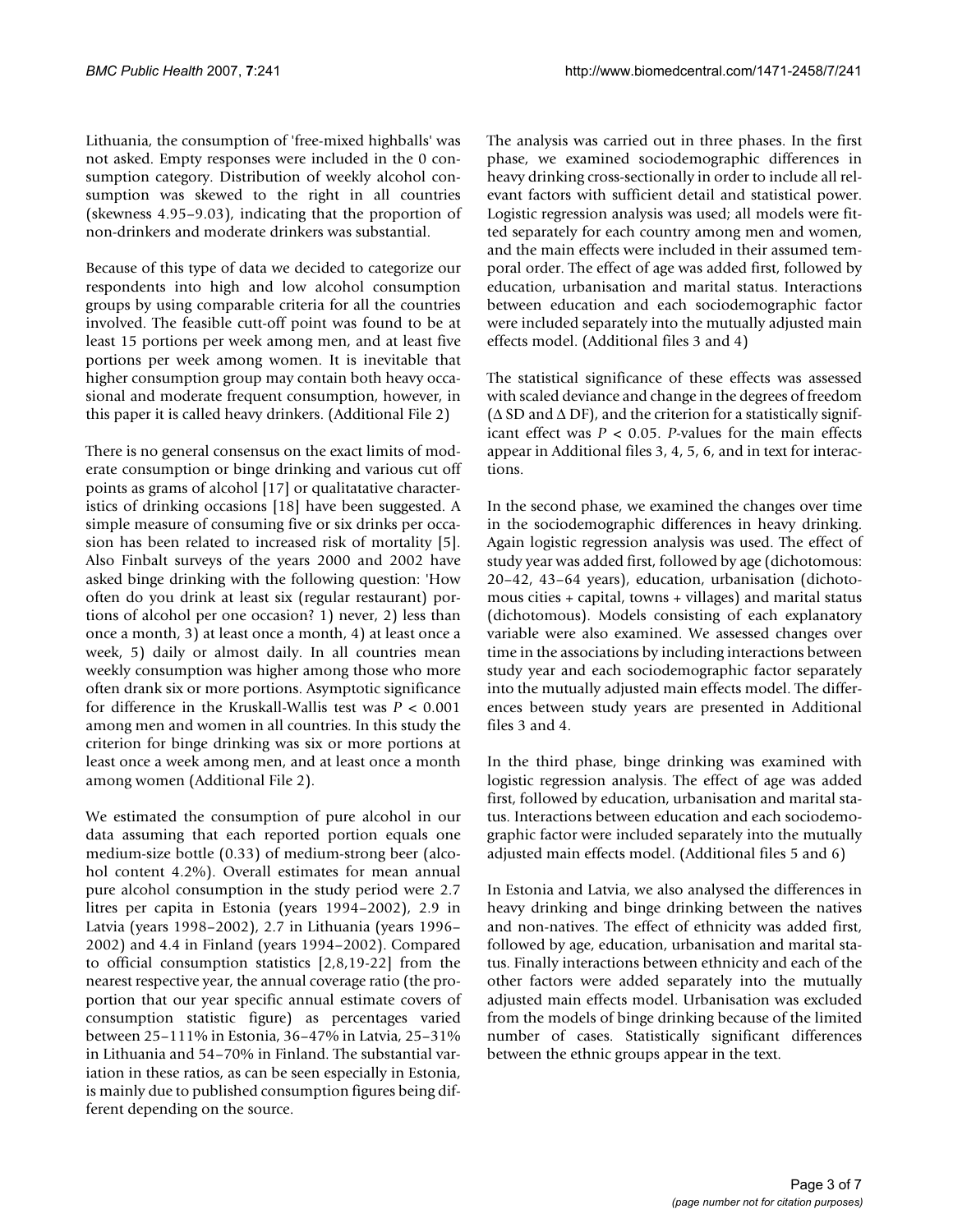#### **Results**

#### *Changes over time in heavy drinking*

Heavy drinking was more common in Finland than in the Baltic countries among both men and women (Additional File 2). In Lithuanian men heavy drinking increased compared to the reference year 1996 (Additional File 3). Similarly, heavy drinking increased among women (Additional File 4), peaking in 2000 in Estonia, in 2002 in Lithuania, and in 1998 in Finland. Among Finnish men, there was interaction between study year and education (*P* < 0.01), suggesting that the educational gradient was steepest in 1998. No consistent change occurred, however, in the gradient over time (data not shown).

#### *Sociodemographic differences in heavy drinking*

Additional files 3 and 4 show that mutual adjustment did not substantially affect the sociodemographic differences in heavy drinking, and conclusions from both unadjusted and adjusted models in all countries were similar. Heavy drinking was more common among the younger than among older respondents of both genders in all countries. In Latvian men, heavy drinking was more common among the less-educated than among the higher-educated. In contrast, heavy drinking was more common among the better-educated Finnish men. In Lithuanian and Estonian men, heavy drinking did not vary by educational level. Heavy drinking was more common among better-educated women in all countries, except for Latvia, where it occurred more frequently among less-educated women. The effect of education was statistically significant in Finnish men, and in women in all countries studied. Heavy drinking was more common among urban Latvian and Finnish men, and in urban women of all the other countries except Lithuania. Heavy drinking was more common among divorced Lithuanian men, as well as among non-married Finnish men and women.

The educational gradient was steepest among Finnish men and women aged 49–64 years, and the interaction of education and age was statistically significant (*P* < 0.001). In younger age groups educational differences were less marked. In Latvian women, the educational gradient was steepest in the age group of 34–39 years. The educational gradient was, however, basically similar to that presented in Additional File 4 in all age groups even though the interaction of education and age was statistically significant (*P* < 0.05). (data not shown)

Heavy drinking was more common among the nonnatives than the native Estonian women. The mutually adjusted odds ratio was 1.40 (1.07–1.83), and the effect of ethnicity was statistically significant (*P* < 0.001). In Latvian men, the age gradient was steeper among nonnatives than among natives, and the interaction between ethnicity and age was statistically significant (*P* < 0.05). In

Estonian men, the educational gradient was observed only among non-natives, where heavy drinking was most common among the low-educated. This educational difference in non-native Estonian men was statistically nonsignificant but the statistical significance of interaction between ethnicity and education was *P* < 0.05. (data not shown)

#### *Sociodemographic differences in binge drinking*

Additional files 5 and 6 show that mutual adjustment did not substantially affect the sociodemographic patterning of binge drinking, but the educational gradient became somewhat steeper among women. Binge drinking was more common among younger women than among their older counterparts in all countries, but we found no consistent age gradient among men. Binge drinking was more common among the less-educated Estonian and Latvian men, and among the less-educated women in all countries.

In Estonian men, however, the difference between the low-educated and the higher-educated was statistically non-significant. The effect of education was statistically significant among Estonian men and Latvian men and women, and among Finnish women. Binge drinking was more common among urban Finnish men and women, and among Latvian women than among their less urban counterparts. In Estonian men and in Finnish men and women, binge drinking was more common among the non-married than among the married.

None of the interactions between education and other independent variables was statistically significant in the countries studied. Binge drinking, when mutually adjusted for, was more common among non-native Estonian women (OR 1.84, 1.23.-2.76) than among natives.

#### **Discussion**

We found that the sociodemographic patterning of heavy drinking was more consistent among women than among men. Heavy drinking was also more common among younger, better-educated and urban men and women in Estonia, Lithuania and Finland. There were no major changes over time in this patterning. Binge drinking was more common among less-educated Estonian and Latvian men and among younger and less-educated women in all countries. In Latvia, both heavy drinking and binge drinking were more common among the less-educated.

According to the estimated coverage rates of this study, underrreporting was likely to be substantial -particularly in the Baltic countries. Research into heavy drinking is compromised when alcohol consumption of the majority of respondents falls within the limits of moderate drinking [23] in populations with traditionally irregular drink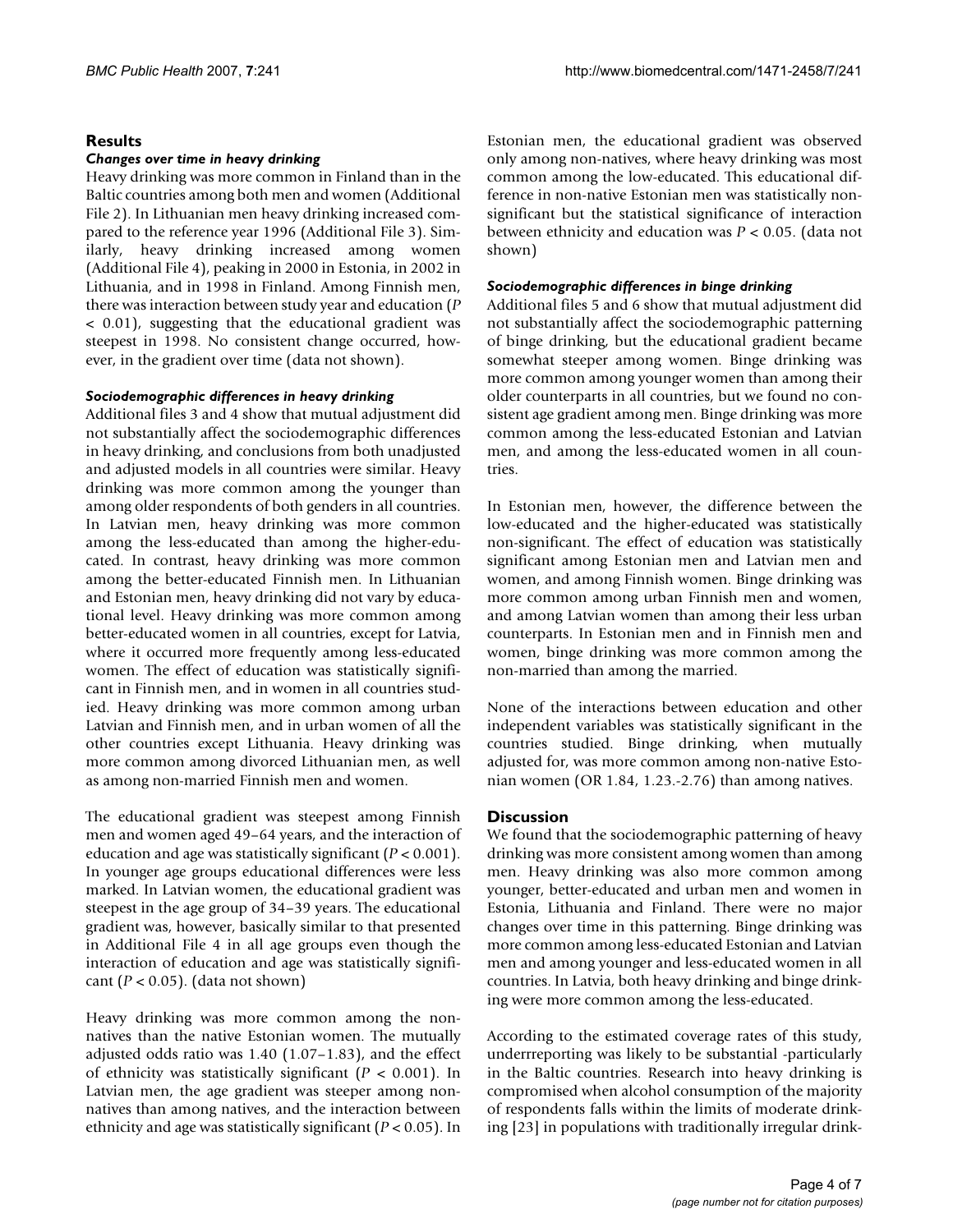ing patterns [24]. However, the portions that people actually drink may be larger than in our total consumption estimates [25]. In addition, our data showed a consistent association between the frequency of binge drinking and mean weekly consumption which suggests that, despite underreporting, the data can serve to identify subgroups where adverse drinking habits and problems are most likely to exist [26].

It has been argued that in the Baltic countries lay people may respond to alcohol surveys in a way they expect the authorities would like them to do [27-29]. Another study indicating considerably higher underreporting of alcohol consumption in Russian Karelia than in Finnish Karelia partly supports this [30]. As our postal survey resulted in a higher prevalence of weekly consumption of alcohol, especially among women (Estonia 52% vs. 26%, Latvia 57% vs. 8%, Lithuania 65% vs. 14%), than did another study using personal face to face interviews [9], a social undesirability effect leading to underreporting may be real.

Sociodemographic differences were more pronounced among women, especially with regard to binge drinking. The use of six portions per one occasion may better indicate excessive use of alcohol among women as studies suggest that simple questions on alcohol consumption are likely to underestimate gender differences in the prevalence of heavier drinking [31]. However, consuming six portions per one occasion has been associated with increased mortality among men in Finland [5].

As with other comparative studies [9], age was the most consistent determinant across all countries studied and in both genders. In men, however, there were no consistent age differences in binge drinking, possibly indicating that this traditional habit remains popular among all male cohorts. Moreover, other studies [32] support the consistent age gradient in binge drinking among women, where young women are more often binge drinkers, which may suggest an emerging trend in drinking habits. The data on time-trends for binge drinking cover a short period only, but the increase over time in heavy drinking among women in all countries studied except Latvia suggests change.

The Finnish experience shows that drinking habits may change within a relatively short period of time [33]. We also found that in Finland, education was a more important determinant of heavy drinking in older age groups, but no interaction between age and education for binge drinking existed. This may be due to a tradition of binge drinking in Finland, but younger people in all educational groups are adopting 'new' alcohol consumption habits.

The educational gradient was consistent among men in Latvia, and to some extent in Estonia: the less-educated were more often heavier drinkers. This is in accordance with other surveys [34,35] and follows the general message of mortality studies, which suggests that excessive alcohol consumption is more common among the lesseducated [11,13]. The educational gradient among women in Estonia, Lithuania and Finland showed that while the better-educated were more likely to be heavy drinkers, the less-educated were more often binge drinkers, which follows the typical European drinking pattern particularly common in Northern Europe [4]. In Latvian women, however, the pattern resembled that of Latvian men, with the less-educated drinking more according to both measures.

Explanations for excessive drinking among the less-educated in Latvia include low price as well as illegal production and sale of alcohol [32]. However, these phenomena also exist in the other countries studied. One partial explanation for the consistent educational gradient among Latvian men only might be that the response rates were highest in Latvia and the difference between the respondents and non-respondents was probably smaller than in other countries studied. Previous surveys measuring weekly alcohol consumption among Baltic men [9], however, suggest less marked educational differences.

In general, urban people in all four countries tended to drink more. In Finland in particular, the differences were consistent, which agrees with previous evidence [36]. As other studies [9,37] have indicated, among Baltic men urban-rural differences in drinking were inconsistent. Nevertheless, the more common drinking among urban women may reflect modern urban life styles.

The association of marital status with drinking was generally expected, as drinking is more common among the non-married. This was the case in Finland especially, but the association was less consistent in the Baltic countries, partly due to low statistical power of the analyses. Our data provided slight support, however, to the assumption that non-married-, and particularly divorced men are a risk group in the Baltic transition economies. For women, smaller-than-expected differences between marital status groups in the Baltic countries may be partly due to parenthood, which has been associated with women's drinking elsewhere [38] but could not be taken into account.

In Estonia non-native women drank more often than did the natives, which partly contrasts with an earlier survey [9], but agrees with ethnic differences in mortality due to alcohol [39]. For Estonian men a steeper educational gradient in heavy drinking existed among the non-natives, which agrees with the educational gradient found in alco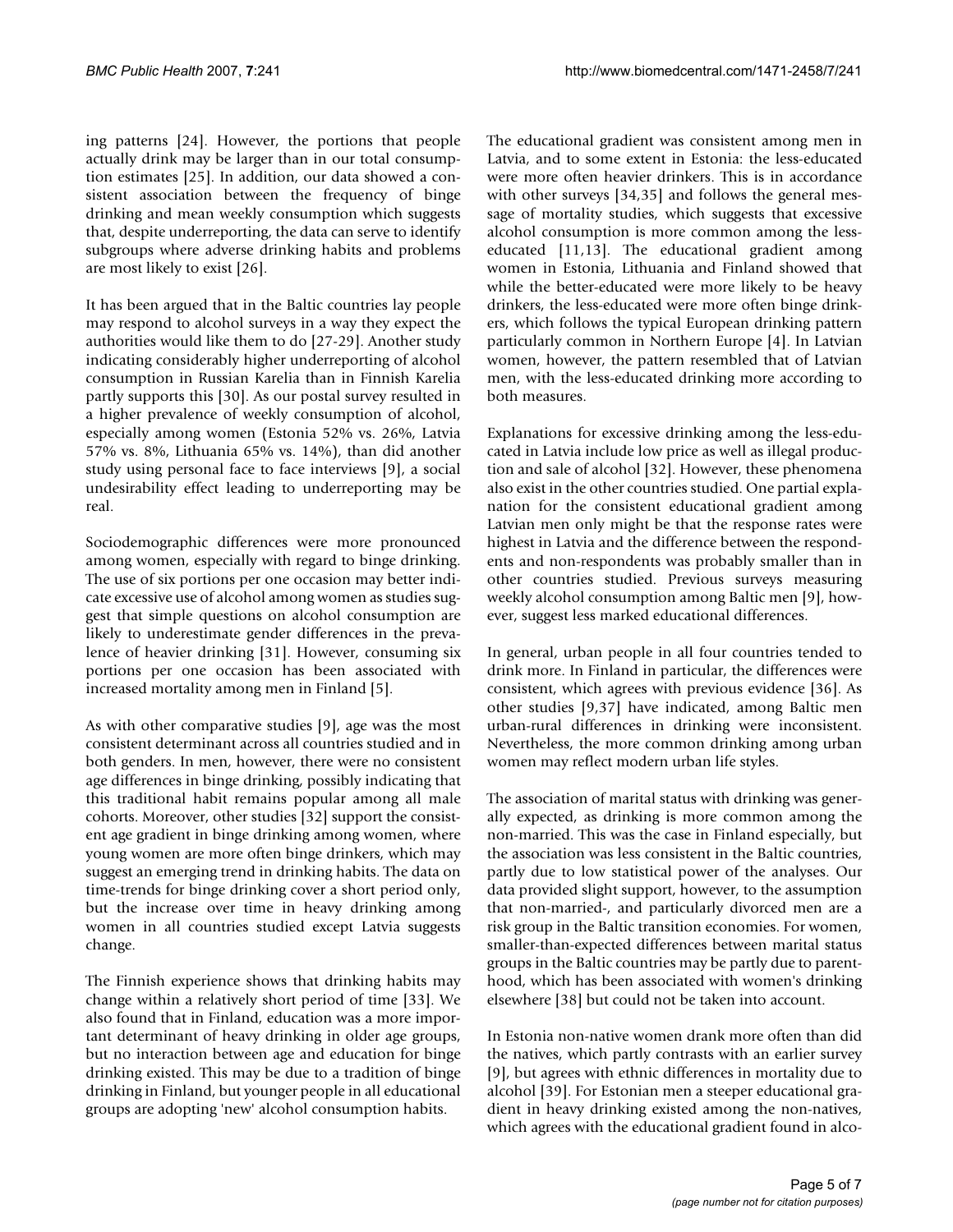hol-related mortality [40]. A previous survey has also found a similar lack of ethnic differences in Latvia [9].

# **Conclusion**

We found no major changes over time in the sociodemographic patterning of heavy drinking, which may suggest that the years 1994–2002 were a period of relative stabilisation in the re-independent Baltic countries after the major shock effects of the economic transition after the collapse of the Soviet regime in the early 1990s. The possible contribution of drinking habits to the increasing educational differences in mortality [13] and the age and educational gradients found in this study, however, call for further research on binge drinking with longer time trends.

In short, our study on Estonia, Latvia, Lithuania and Finland supports the continued power of traditional drinking habits in this part of North Eastern Europe. Thus heavy drinking and binge drinking is still much more common among men than women. However, in the future young and less-educated women should be included as a new target group for prevention of excessive drinking in all four countries studied.

# **Competing interests**

The author(s) declare that they have no competing interests.

# **Authors' contributions**

All authors participated in the design of the study and writing the manuscript. VH performed the statistical analysis and drafted the first versions. All authors have read and approved the final draft of the paper.

# **Additional material**

# **Additional file 1**

*Basic characteristics of the study material.* Click here for file [\[http://www.biomedcentral.com/content/supplementary/1471-](http://www.biomedcentral.com/content/supplementary/1471-2458-7-241-S1.xls) 2458-7-241-S1.xls]

# **Additional file 2**

*Consumption of alcohol beverages in 1994–2002 (Latvia 1998–2002, Lithuania 1996–2002).* Click here for file [\[http://www.biomedcentral.com/content/supplementary/1471-](http://www.biomedcentral.com/content/supplementary/1471-2458-7-241-S2.xls) 2458-7-241-S2.xls]

# **Additional file 3**

*Heavy drinking: Consumption of at least 15 alcohol portions per weekamong men by sociodemographic variables in 1994 (excl. Lithuania), 1996, 1998, 2000 and 2002. Unadjusted (unadj.) and mutually adjusted for all other terms in the model (adj) odds ratios (OR) and their 95% confidence intervals (CI).* Click here for file

[\[http://www.biomedcentral.com/content/supplementary/1471-](http://www.biomedcentral.com/content/supplementary/1471-2458-7-241-S3.xls) 2458-7-241-S3.xls]

# **Additional file 4**

*Heavy drinking: Consumption of at least 5 alcohol portions per weekamong women by sociodemographic variables in 1994 (excl. Lithuania), 1996, 1998, 2000 and 2002. Unadjusted (unadj.) and mutually adjusted for all other terms in the model (adj) odds ratios (OR) and their 95% confidence intervals (CI).*

Click here for file

[\[http://www.biomedcentral.com/content/supplementary/1471-](http://www.biomedcentral.com/content/supplementary/1471-2458-7-241-S4.xls) 2458-7-241-S4.xls]

# **Additional file 5**

*Binge drinking among men (at least once a week) by sociodemographicvariables in 2000 and 2002. Unadjusted (unadj.) and mutually adjusted for all other terms in the model (adj) odds ratios (OR) and their 95% confidence intervals (CI).*

Click here for file

[\[http://www.biomedcentral.com/content/supplementary/1471-](http://www.biomedcentral.com/content/supplementary/1471-2458-7-241-S5.xls) 2458-7-241-S5.xls]

# **Additional file 6**

*Binge drinking among women (at least once a month) bysociodemographic variables in 2000 and 2002. Unadjusted (unadj.) and mutually adjusted for all other terms in the model (adj) odds ratios (OR) and their 95% confidence intervals (CI).* Click here for file

[\[http://www.biomedcentral.com/content/supplementary/1471-](http://www.biomedcentral.com/content/supplementary/1471-2458-7-241-S6.xls) 2458-7-241-S6.xls]

# **Acknowledgements**

Grants from the "Population, Health and Living Conditions" Graduate School programme, University of Helsinki, the Finnish National Public Health Institute, and the Finnish Ministry of Social Affairs and Health are gratefully acknowledged.

#### **References**

- 1. Allebeck P: **[Alcohol policy in Europe. What can the European](http://www.ncbi.nlm.nih.gov/entrez/query.fcgi?cmd=Retrieve&db=PubMed&dopt=Abstract&list_uids=11276562) [Union do?](http://www.ncbi.nlm.nih.gov/entrez/query.fcgi?cmd=Retrieve&db=PubMed&dopt=Abstract&list_uids=11276562)** *Eur J Public Health* 2001, **11:**1-3.
- 2. WHO, eds: **HFA, Health for all, Statistical database.** *Book HFA, Health for all, Statistical database. City* 2003.
- 3. Bobak M, Room R, Pikhart H, Kubinova R, Malyutina S, Pajak A, Kurilovitch S, Topor R, Nikitin Y, Marmot M: **[Contribution of](http://www.ncbi.nlm.nih.gov/entrez/query.fcgi?cmd=Retrieve&db=PubMed&dopt=Abstract&list_uids=14966239) [drinking patterns to differences in rates of alcohol related](http://www.ncbi.nlm.nih.gov/entrez/query.fcgi?cmd=Retrieve&db=PubMed&dopt=Abstract&list_uids=14966239) [problems between three urban populations.](http://www.ncbi.nlm.nih.gov/entrez/query.fcgi?cmd=Retrieve&db=PubMed&dopt=Abstract&list_uids=14966239)** *J Epidemiol Community Health* 2004, **58:**238-242.
- 4. Simpura J: **[Alcohol in eastern Europe: market prospects, pre](http://www.ncbi.nlm.nih.gov/entrez/query.fcgi?cmd=Retrieve&db=PubMed&dopt=Abstract&list_uids=7773105)[vention puzzles.](http://www.ncbi.nlm.nih.gov/entrez/query.fcgi?cmd=Retrieve&db=PubMed&dopt=Abstract&list_uids=7773105)** *Addiction* 1995, **90:**467-470.
- 5. Laatikainen T, Manninen L, Poikolainen K, Vartiainen E: **[Increased](http://www.ncbi.nlm.nih.gov/entrez/query.fcgi?cmd=Retrieve&db=PubMed&dopt=Abstract&list_uids=12700224) [mortality related to heavy alcohol intake pattern.](http://www.ncbi.nlm.nih.gov/entrez/query.fcgi?cmd=Retrieve&db=PubMed&dopt=Abstract&list_uids=12700224)** *J Epidemiol Community Health* 2003, **57:**379-384.
- 6. Simpura J, Tigerstedt C, Hanhinen S, Lagerspetz M, Leifman H, Moskalewicz J, Torronen J: **[Alcohol misuse as a health and social issue](http://www.ncbi.nlm.nih.gov/entrez/query.fcgi?cmd=Retrieve&db=PubMed&dopt=Abstract&list_uids=10659716) [in the Baltic Sea region. A summary of findings from the Bal](http://www.ncbi.nlm.nih.gov/entrez/query.fcgi?cmd=Retrieve&db=PubMed&dopt=Abstract&list_uids=10659716)[tica Study.](http://www.ncbi.nlm.nih.gov/entrez/query.fcgi?cmd=Retrieve&db=PubMed&dopt=Abstract&list_uids=10659716)** *Alcohol Alcohol* 1999, **34:**805-823.